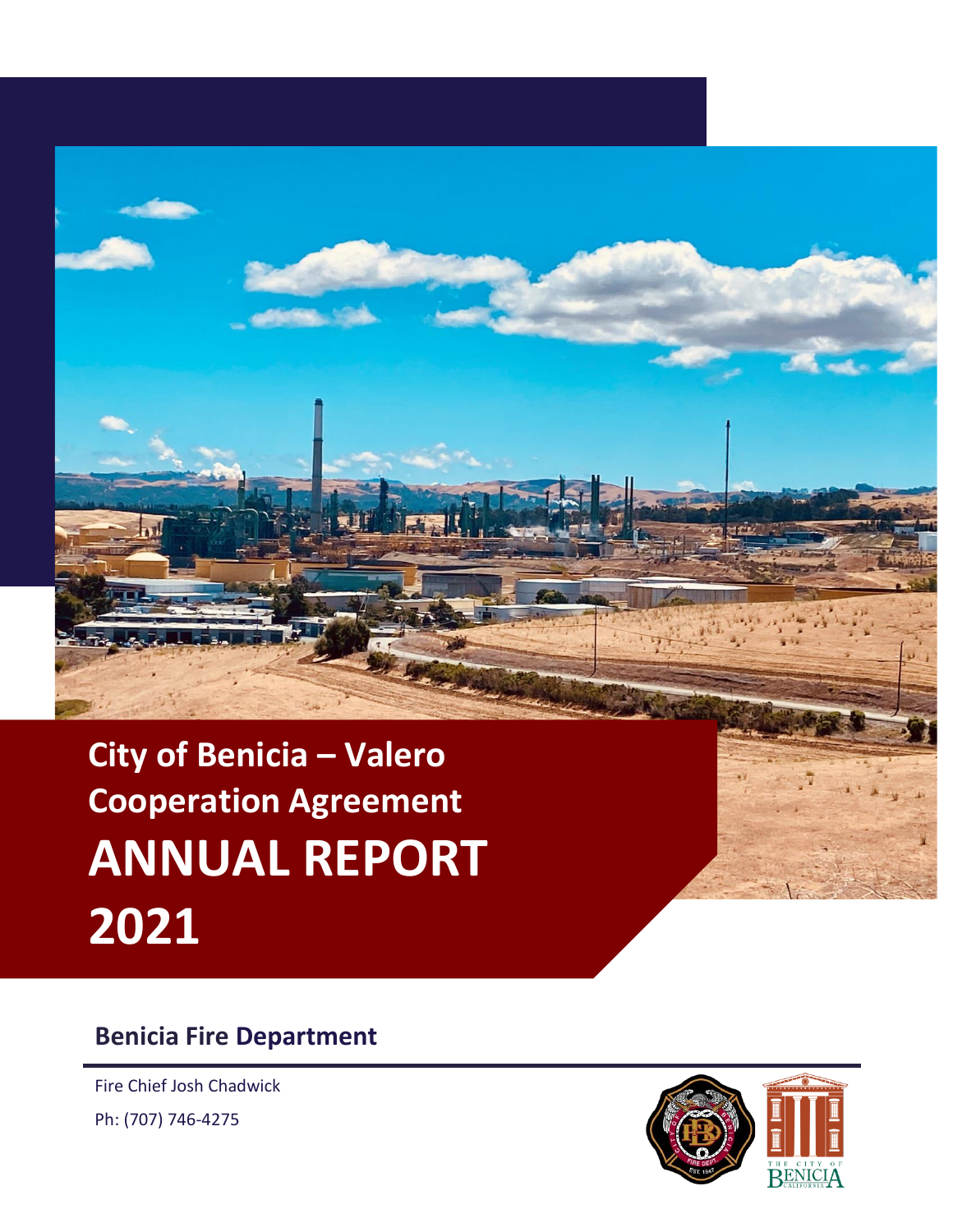# **TABLE OF CONTENTS**

<span id="page-1-0"></span>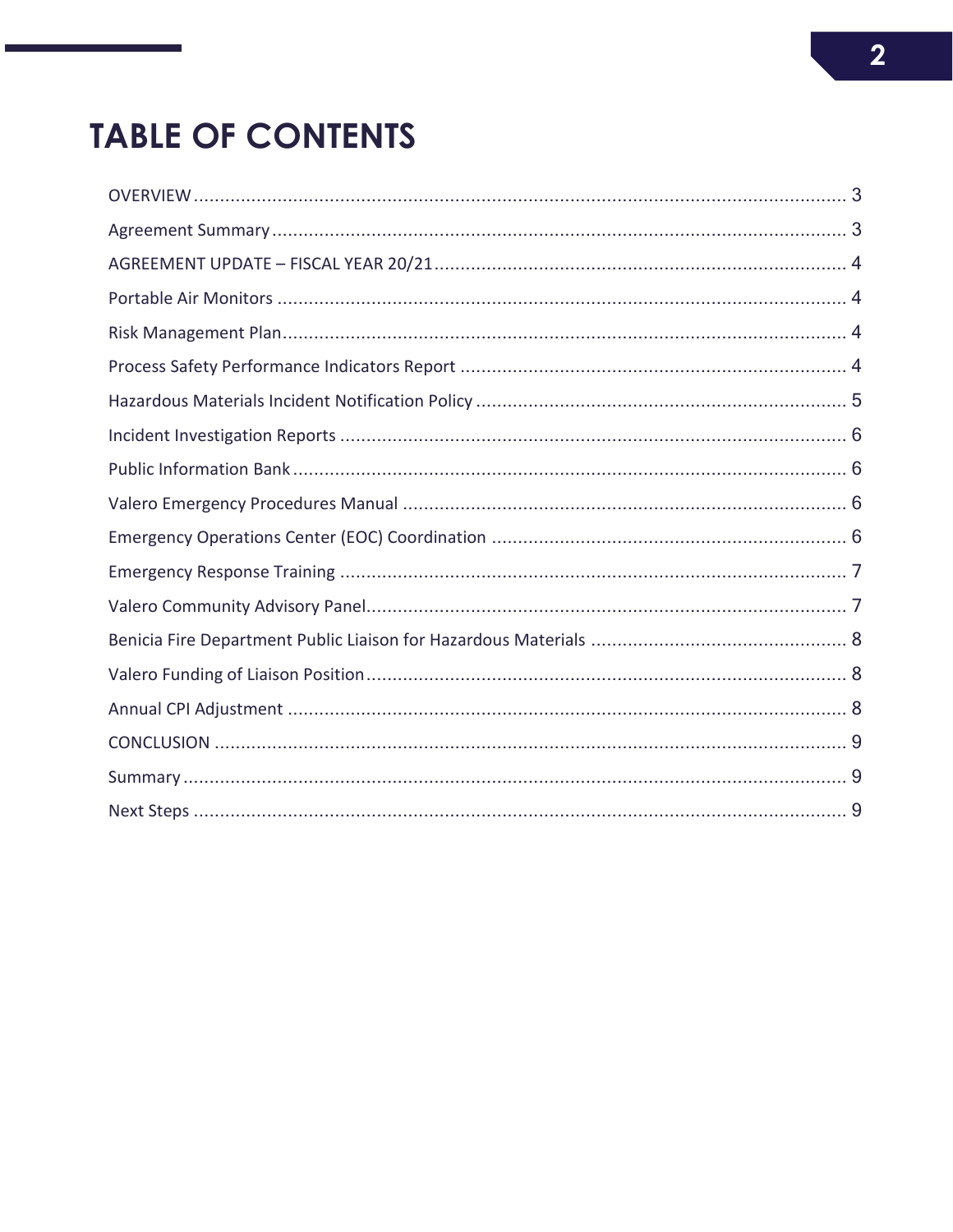## **OVERVIEW**

### <span id="page-2-0"></span>**Agreement Summary**

To ensure a safe and healthy community and to reduce the probability of accidental releases of hazardous substances, the City of Benicia and Valero Refinery entered into the **[City of](https://www.ci.benicia.ca.us/vertical/sites/%7BF991A639-AAED-4E1A-9735-86EA195E2C8D%7D/uploads/Benicia_-_Valero_Cooperation_Agreement_SIGNED.pdf)  Benicia – [Valero Cooperation Agreement](https://www.ci.benicia.ca.us/vertical/sites/%7BF991A639-AAED-4E1A-9735-86EA195E2C8D%7D/uploads/Benicia_-_Valero_Cooperation_Agreement_SIGNED.pdf)** on June 26, 2019. The primary goals of the agreement were to:

- Improve communication, coordination, and cooperation between the City and Valero
- Enhance emergency preparedness
- Increase the efficacy of the City's response to accidental releases of hazardous substances
- Increase public notification and awareness, including access to reports and inspection results

This report is designed to provide confirmation that both parties continue to meet each component of the City of Benicia – Valero Cooperation Agreement, as well as to provide updates on any additional action items completed to achieve its primary goals.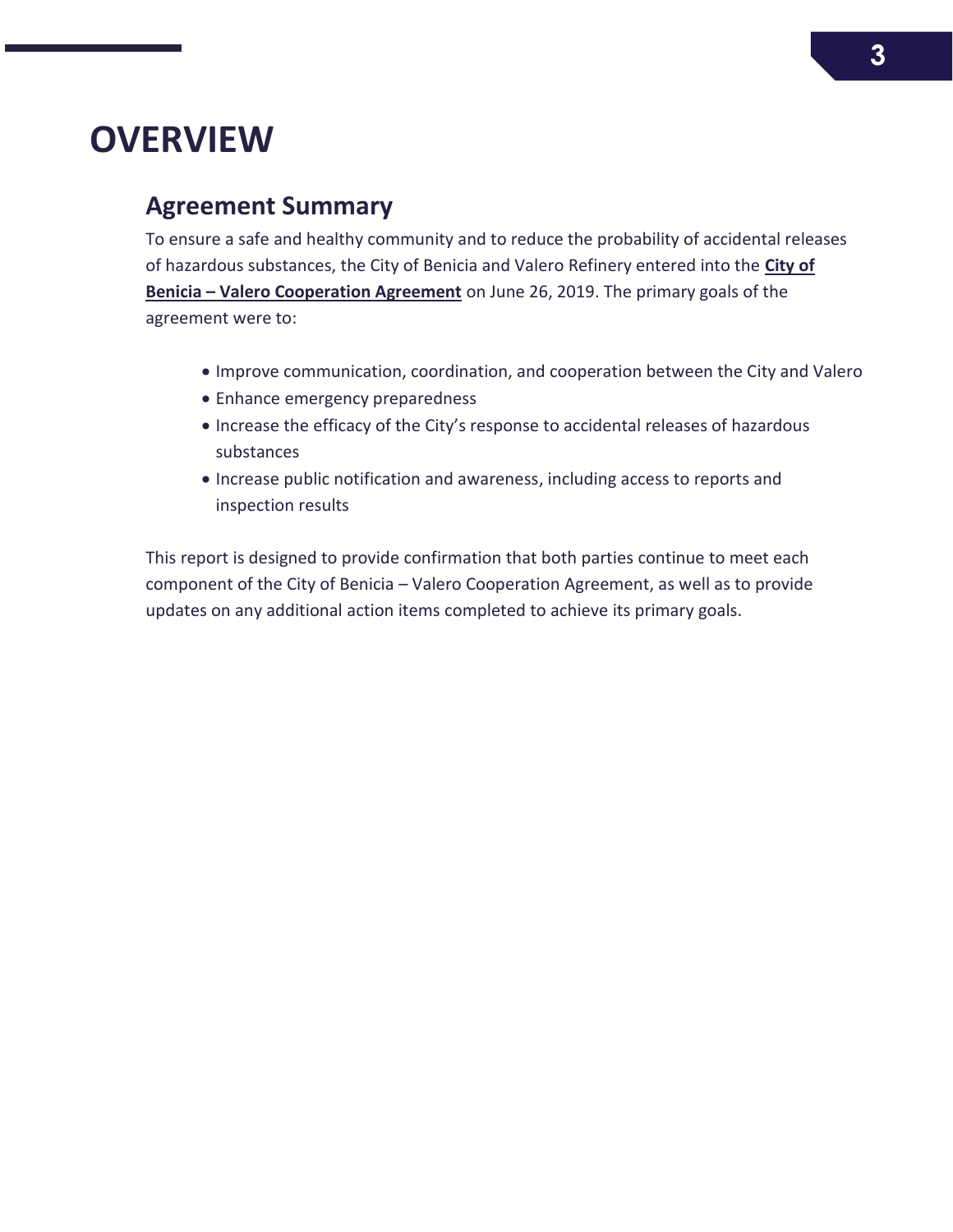## <span id="page-3-0"></span>**AGREEMENT UPDATE – FISCAL YEAR 20/21**

### <span id="page-3-1"></span>**Portable Air Monitors**

Valero donated six portable air monitors (two (2) ChemPro100i handheld gas and vapor detectors, two (2) PpbRae 3000 air monitors, and two Aerocet 831 particulate matter air monitors) to the City of Benicia Fire Department. The portable air monitors have a fair market value of \$48,342.00.

#### **FY 20/21 Update**

The Benicia Fire Department continued to utilize these monitors on a regular basis. The Department updated various standard operating guidelines for their use, and crews became more familiar with their operation. Examples of usage include routine odor complaints, generalized air quality concerns, and emergency response to various hazardous materials incidents. During the Summer and Fall of 2020, the City of Benicia was severely impacted by wildfire smoke due to numerous large fires burning in our region. As a result, fire crews deployed the Aerocet 831 particulate matter air monitors on a daily basis, sometimes for weeks at a time. The data collected from the monitors assisted in making decisions regarding public notifications and shelter recommendations.

### <span id="page-3-2"></span>**Risk Management Plan**

Valero shall provide a copy of the Risk Management Plan (RMP) to the Benicia Fire Department by September  $30<sup>th</sup>$ , 2019. The City shall be entitled to make any non-confidential elements of the RMP available to the public for review on the City's [Public Information Bank](https://www.ci.benicia.ca.us/publicinfobank)  [website.](https://www.ci.benicia.ca.us/publicinfobank)

#### **FY 20/21 Update**

On September 20, 2019, Valero provided the RMP to the Benicia Fire Department and the document was uploaded to the [Public Information Bank website.](https://www.ci.benicia.ca.us/publicinfobank) The plan remains unchanged for the current FY.

### <span id="page-3-3"></span>**Process Safety Performance Indicators Report**

Valero shall provide a copy of the Process Safety Performance Indicators Report (PSPI) to the Benicia Fire Department by June 30th of every year covering the period from January 1 to December 31 of the prior year. The City shall be entitled to post the PSPI, making it available to the public for review on the City's [Public Information Bank website.](https://www.ci.benicia.ca.us/publicinfobank)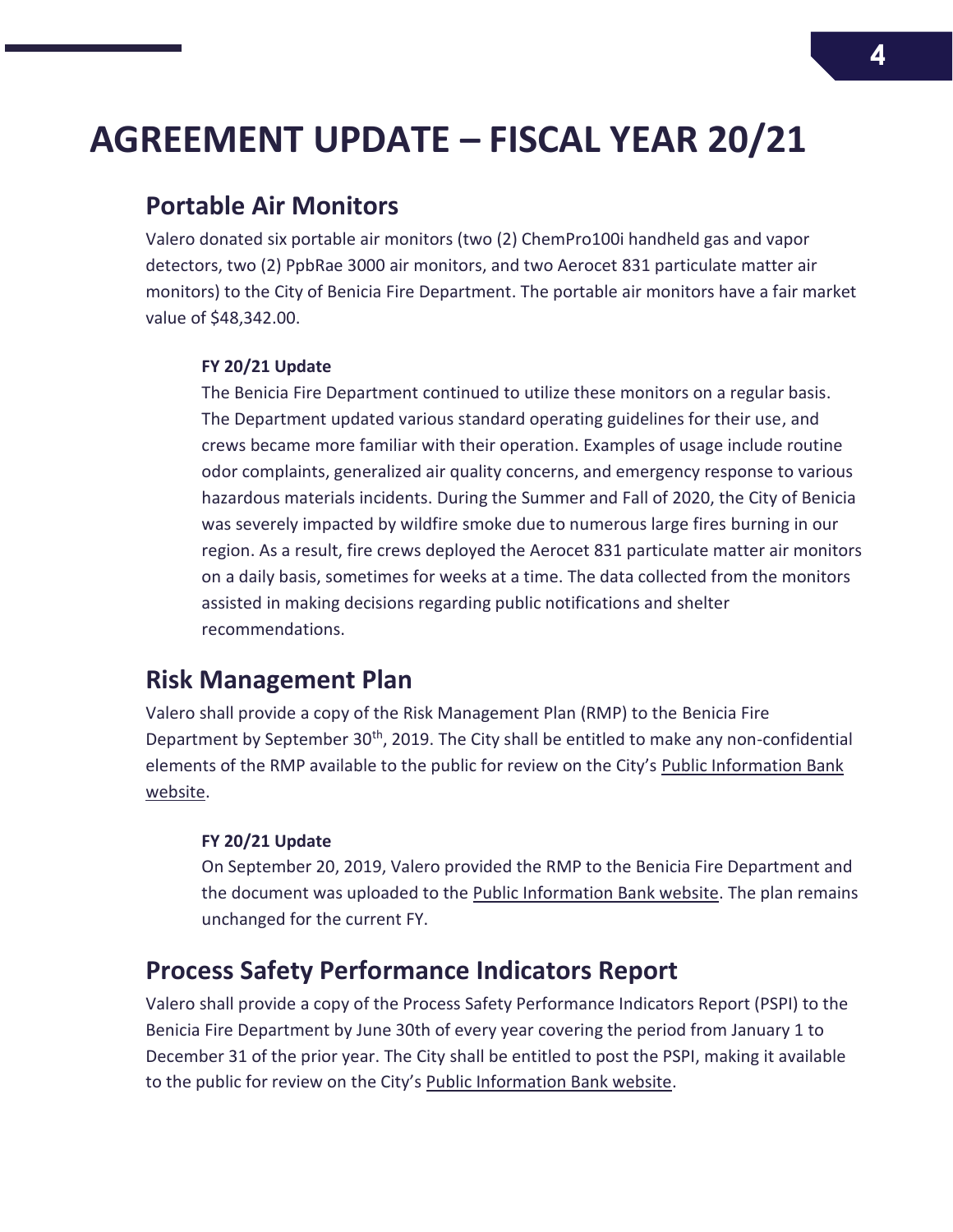- The 2020 PSPI Report was received on June 3, 2021 and posted on the Public [Information Bank website.](https://www.ci.benicia.ca.us/publicinfobank)
- The 2019 PSPI Report was received on June 26, 2020 and posted on the [Public](https://www.ci.benicia.ca.us/publicinfobank)  [Information Bank website.](https://www.ci.benicia.ca.us/publicinfobank)
- The 2018 PSPI Report was received in July 2019 (shortly after finalizing the agreement) and was subsequently posted on the [Public Information Bank website.](https://www.ci.benicia.ca.us/publicinfobank)

### <span id="page-4-0"></span>**Hazardous Materials Incident Notification Policy**

Valero shall comply with the immediate notification and follow-up reporting requirements of the City of Benicia [Hazardous Materials Incident Notification Policy.](https://www.ci.benicia.ca.us/vertical/sites/%7BF991A639-AAED-4E1A-9735-86EA195E2C8D%7D/uploads/Hazardous_Materials_Incident_Notification_Policy.pdf)

#### **FY 20/21 Update**

As part of the agreement, the City developed a comprehensive policy on notification requirements and procedures relating to hazardous materials releases and spills. This policy was modeled after the Contra Costa policy with a few improvements. The refinery continues to communicate with the Benicia Fire Department regarding refinery incidents that prompt an activation level. Over the last 12 months, there were 8 Level-1 notifications (7 from Valero), 6 Level-2 notifications (5 from Valero), and zero (0) Level-3 notifications. The notifications are included on the [Notifications](https://www.ci.benicia.ca.us/index.asp?SEC=D47F5F29-2E73-4FBF-88FD-7E5C3827651B&DE=020698BB-9BC3-4B2F-AD16-B1ED3CE4DDB8&Type=B_BASIC) page of the [Public Information Bank.](https://www.ci.benicia.ca.us/publicinfobank) Following are the notifications received:

#### **Level 1**

01/07/21: Flaring or potential for flaring 02/19/21: Flaring or potential for flaring 02/20/21: H2S Release 02/23/21: Odor from Phillips Refinery 03/10/21: Flaring or potential for flaring 03/18-19/21: Flaring or potential for flaring 03/31/21: Diesel Additive Release 05/31/21: Flaring or potential for flaring

#### **Level 2**

08/21/20: Exceeded the reportable quantity for SO2 (Sulfur Dioxide) 11/21/20: Exceeded the reportable quantity for SO2 (Sulfur Dioxide) 12/04/20: Anhydrous Ammonia release Linde Inc. (formerly Praxair Inc.) 12/05/20: Exceeded the reportable quantity for SO2 (Sulfur Dioxide) 01/21/21: Effluent line leak at Valero wastewater treatment plant 03/09/21: Unknown type oil in Sulphur Springs Creek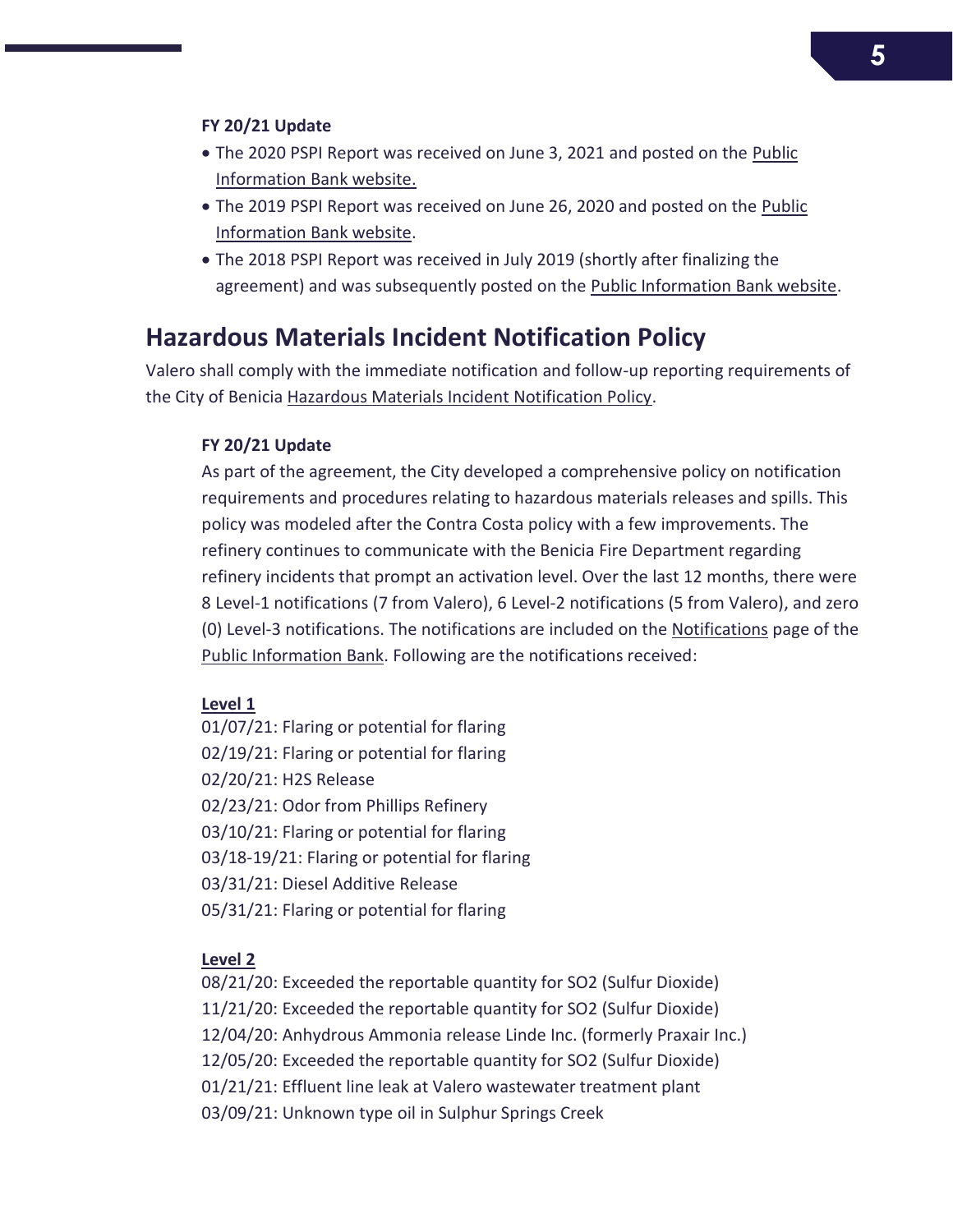### <span id="page-5-0"></span>**Incident Investigation Reports**

Valero shall provide a copy of any report made, pursuant to 19 CCR § 2762.9, to the Benicia Fire Department on or before the date on which Valero provides such Investigation Reports to the Solano County Unified Program Agency. The City shall be entitled to post any and all non-confidential Investigation Reports to the [Public Information Bank website.](https://www.ci.benicia.ca.us/publicinfobank)

#### **FY 20/21 Update**

There were no major incidents in FY 20/21 which required an incident Investigation Report.

### <span id="page-5-1"></span>**Public Information Bank**

The City shall be entitled to collect related public information and provide access to the Risk Management Plan, Process Safety Report, Policy, and Investigation Reports described in the agreement in a publicly accessible location (the "Public Information Bank").

#### **FY 20/21 Update**

Soon after the agreement was signed, Fire Department staff developed the [Public](https://www.ci.benicia.ca.us/publicinfobank)  [Information Bank website.](https://www.ci.benicia.ca.us/publicinfobank) The goal was to give Benicia residents and visitors new access to various documents such as safety plans, investigation reports, planning documents, and notification reports. It was developed to be a single, easy to locate search repository of information. By providing transparent access to this information, our goal is to have a better-informed public. Numerous documents were initially incorporated into the site, and over the last 12 months the site has been updated regularly.

### <span id="page-5-2"></span>**Valero Emergency Procedures Manual**

Valero shall review the Valero Emergency Procedures Manual annually. Valero shall solicit comments on the Valero Emergency Procedures Manual from the Chief of the Benicia Fire Department in connection with each review and update.

#### **FY 20/21 Update**

In July of 2019, Valero staff met with a Benicia Fire Division Chief to review and update the Emergency Procedures Manual. Minor adjustments were made to reflect changes in Benicia Fire Department apparatus numbering.

### <span id="page-5-3"></span>**Emergency Operations Center (EOC) Coordination**

Whenever the City notifies Valero that the City EOC has been activated for an emergency that may impact the Refinery, Valero shall immediately dispatch a representative to the City EOC to assist and coordinate the City's and/or Valero's response to the emergency. Whenever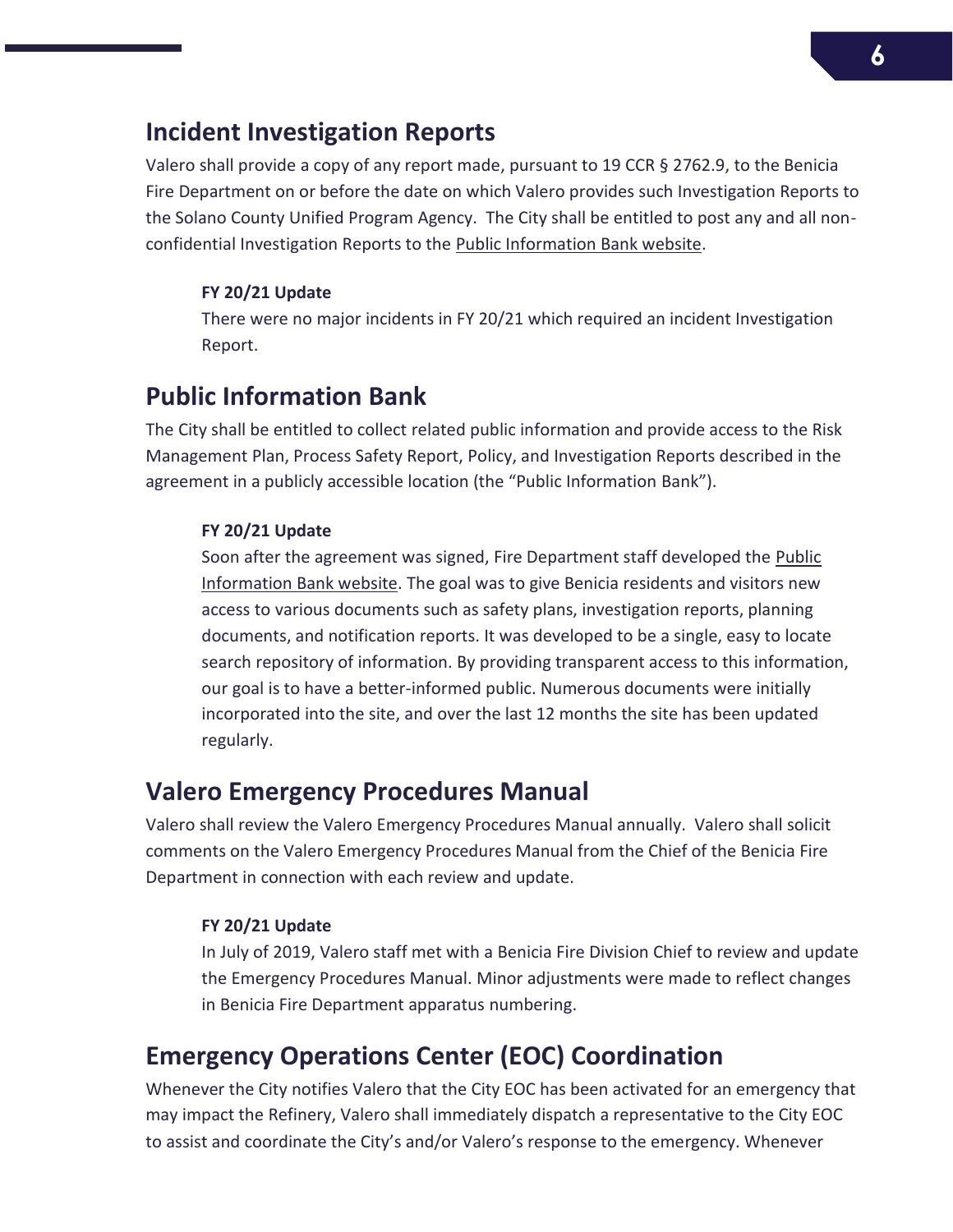Valero activates their Emergency Operations Center for an incident that may have off-Refinery impacts, Valero shall immediately contact the Benicia Fire Department and provide detailed information regarding the emergency; and accept a City emergency response staff person to fill a liaison position within the Valero EOC during the emergency.

#### **FY 20/21 Update**

Neither EOC was activated for an incident meeting these conditions in FY 20/21.

### <span id="page-6-0"></span>**Emergency Response Training**

### **Valero EOC Training**

Not less than one time per calendar year, Valero shall conduct Emergency Operations Center training at the Valero EOC. Valero shall invite the Benicia Fire Department to attend and participate in the training.

### **FY 20/21 Update**

Although both EOCs had trainings scheduled, they were canceled due to ongoing COVID restrictions. As these restrictions begin to lift, EOC training exercises will be scheduled.

### **City EOC Training**

Not less than one time per calendar year, the City shall conduct Emergency Operations Center training at the City EOC. The City shall invite Valero staff to attend and participate in the training.

### **FY 20/21 Update**

Although both EOCs had trainings scheduled, they were canceled due to ongoing COVID restrictions. As these restrictions begin to lift, EOC training exercises will be scheduled.

### **Joint Field Training**

In addition to the training described above, not less than one time per calendar year the City and Valero shall attend and participate in a joint field training of emergency response crews in a simulated refinery incident.

#### **FY 20/21 Update**

<span id="page-6-1"></span>Scheduled training was canceled due to ongoing COVID restrictions. As these restrictions begin to lift, Joint field training will resume.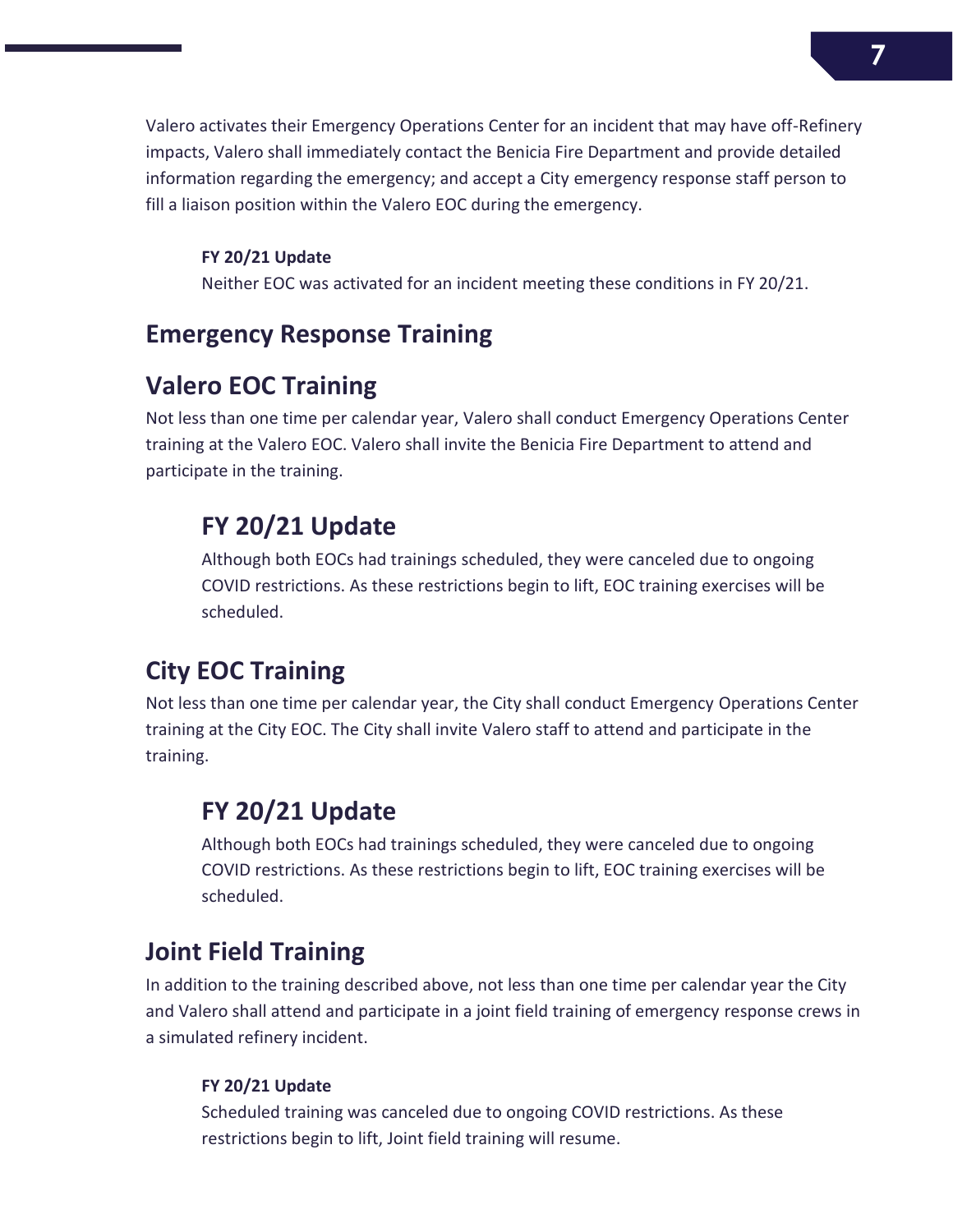### **Valero Community Advisory Panel**

Valero shall allow attendance by the Benicia Fire Chief or Division Chief to any meetings of the Valero Community Advisory Panel.

#### **FY 20/21 Update**

The Valero Community Advisory Panel meets quarterly. A Benicia Fire Department Chief Officer has been invited and has attended each quarterly meeting over the last year: July 14, 2020, September 8, 2020, December 8, 2020, March 9, 2021, and June 8, 2021.

### <span id="page-7-0"></span>**Benicia Fire Department Public Liaison for Hazardous Materials**

Valero will work in cooperation with the Public Liaison to respond to reasonable requests for information regarding hazardous materials and health concerns within a reasonable amount of time.

#### **FY 20/21 Update**

Over the last 12 months, the Refinery has provided consistent and appropriate communication with the Benicia Fire Department Fire Chief and Public Liaison for Hazardous Materials. We continue to see a significant improvement in communication and in our general working relationship compared to years past. In late July 2020, Benicia Fire Division Chief Jason Fein retired. The Liaison position was subsequently filled by Fire Division Chief Jed Matcham.

### <span id="page-7-1"></span>**Valero Funding of Liaison Position**

Within thirty (30) days of the Effective Date of the Agreement, and each succeeding July 1, Valero shall pay the City of Benicia \$278,000.00 to reimburse the City for the actual cost of hiring and retaining one additional City of Benicia Division Fire Chief to manage the items in the Agreement, including serving as the Public Liaison for Hazardous Materials.

#### **FY 20/21 Update**

On June 8, 2021 Valero paid the City \$291,738.00 for Fiscal Year 2021/2022. On May 27, 2020 Valero paid the City \$281,058.00 for Fiscal Year 2020/2021. On July 9, 2019 Valero paid the City \$278,000.00 for Fiscal Year 2019/2020.

### <span id="page-7-2"></span>**Annual CPI Adjustment**

The Liaison Service Fee shall be increased annually on July 1st by an amount equal to the CPI over the prior year.